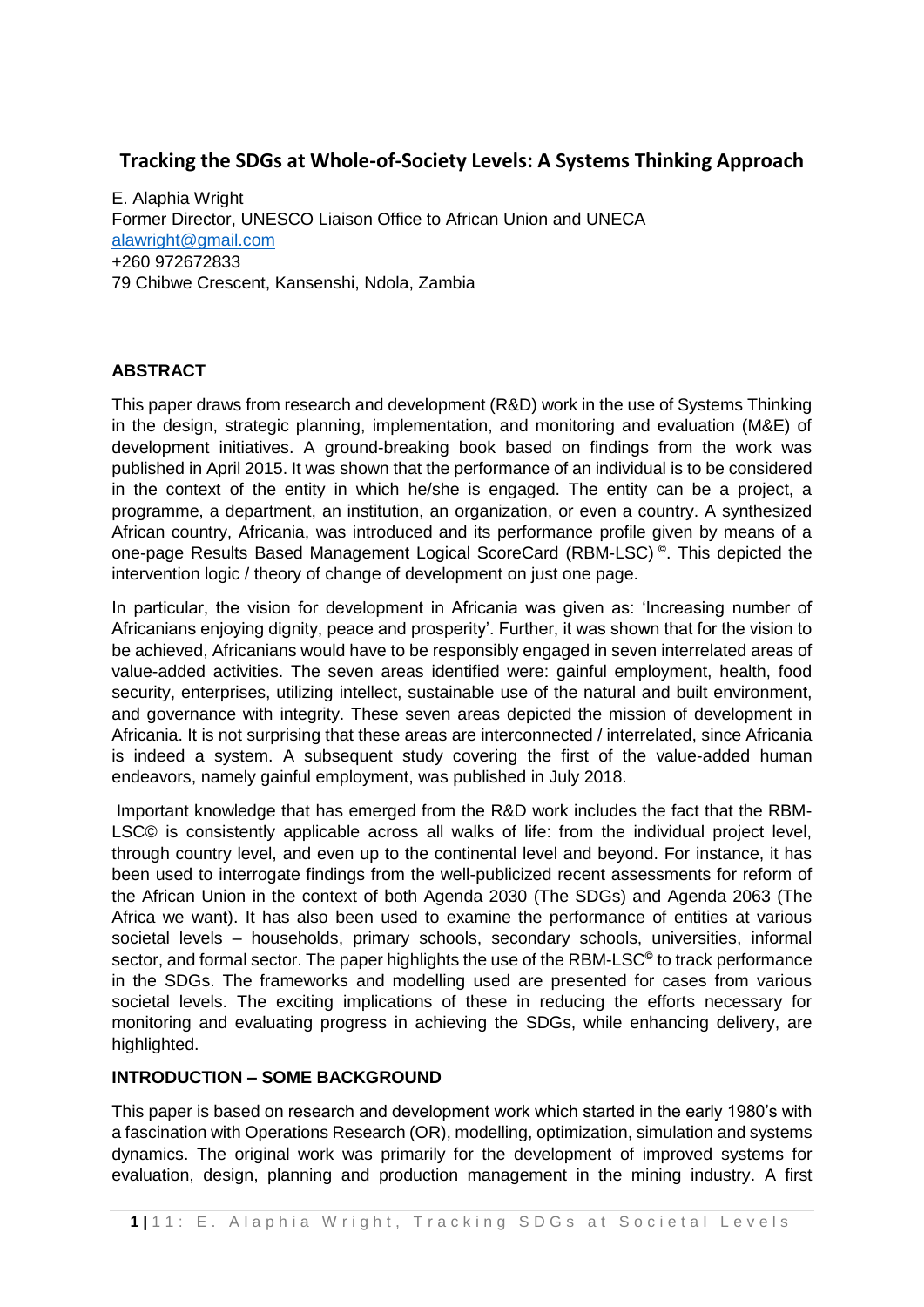exploration at using the various tools and techniques from OR in the 'national development realm' was undertaken by the early 1990's. At that time the R&D work shifted to the design, planning, monitoring and evaluation of development projects and programmes, primarily making use of *Systems Thinking<sup>1</sup>*. The overall goal of the work then was 'poverty alleviation'. Much have changed since then, with the emphasis now being on 'eradication of extreme poverty' as a major indication of progress in development.

# **SOME EARLY FINDINGS AND SUBSEQUENT DEVELOPMENTS**

Major findings from the R&D work by the mid 1990's included the following, among others: (1) Confirmation / validation of the systemic nature of development initiatives and interventions, and hence the increased efforts at using 'systems thinking'; (2) The tendency for 'information overload' with documentation on development, accompanied by vagueness and contradictions which limited the achievements of results; and (3) The ever present requirement for monitoring and evaluation (M&E) in order to establish whether given development initiatives have achieved (or are achieving) positive results. A clear methodology, including several tools, have also been developed from the work, primarily to address challenges inherent in the foregoing findings<sup>2</sup>.

The basic thesis behind the methodology is that Engineering and OR considerations can be brought to bear on planning processes. Hence several details can be routinely, even mechanistically, handled with the aid of formulae / models, templates and checklists. The planner and the manager can then be free to devote more time and effort at tackling aspects of their projects and programmes which are not easily standardized or quantified. This would evidently lead to better planning as the basis for improved management.

The tools, techniques and frameworks were developed, tested and used on/for scores of development projects and programmes across more than twenty African countries. The sectors covered included: agriculture (crops, livestock), social forestry, renewable energy, water and sanitation, education and training, mining, and organizational development. Elements of Systems Thinking employed in, and developed from the work, included the *Principles of Systems Performance*, and basic systems models, such as the *Input-Output* model and the '*Systems-Ware*' model. In addition, derived systems models such as: the *Systems-ware model of the Logical Framework Matrix* (= *Systems-ware LogFrame*), t*he Results Based Management Logical ScoreCard (= RBM-LSC)©* , and *the 3-Rights Scheme for RBM Performance Enhancement (= 3-Rights M&E)* were also developed, tested and implemented<sup>3,4,5</sup>. An ever-present question then was: 'how does all these fit in with development of an African country?' With usually two or three projects over the years in given African countries, the country specific data was inadequate to correctly model development of any country. The decision was then taken to use ALL the data to model a 'Synthesized African Country – Africania', using the Results Based Management Logical ScoreCard (RBM-LSC) **©** , (**Figure 1**).

1

<sup>1</sup> Senge, P. M., *The Fifth Discipline: The Art and Practice of the Learning Organization*, London: Random House Business Books, 1990.

<sup>2</sup> Wright, E. A, *Practical project planning*, Harare: UZ Publications, 1998.

<sup>3</sup> Wright, E. A., and B.S. Wright, *Results Based Management – A Systems Framework*, in Hussein, J. (Ed),

Proceedings 14th Southern Africa Regional Review and Planning Workshop, Harare: SADC/ICRAF, 2001.

<sup>4</sup> Wright, E.A., *Geoinformation for Poverty Alleviation*, in: Zeil, P, and Kienberger, S. (Eds) Geoinformation for Development, Heidelberg: Wichmann, 2007.

<sup>5</sup> Wright, E.A., *The Rule-of-3 in Results-Based Performance Management – A Systems Thinking Approach*, Wandsbeck: Reach Publishers, 2015.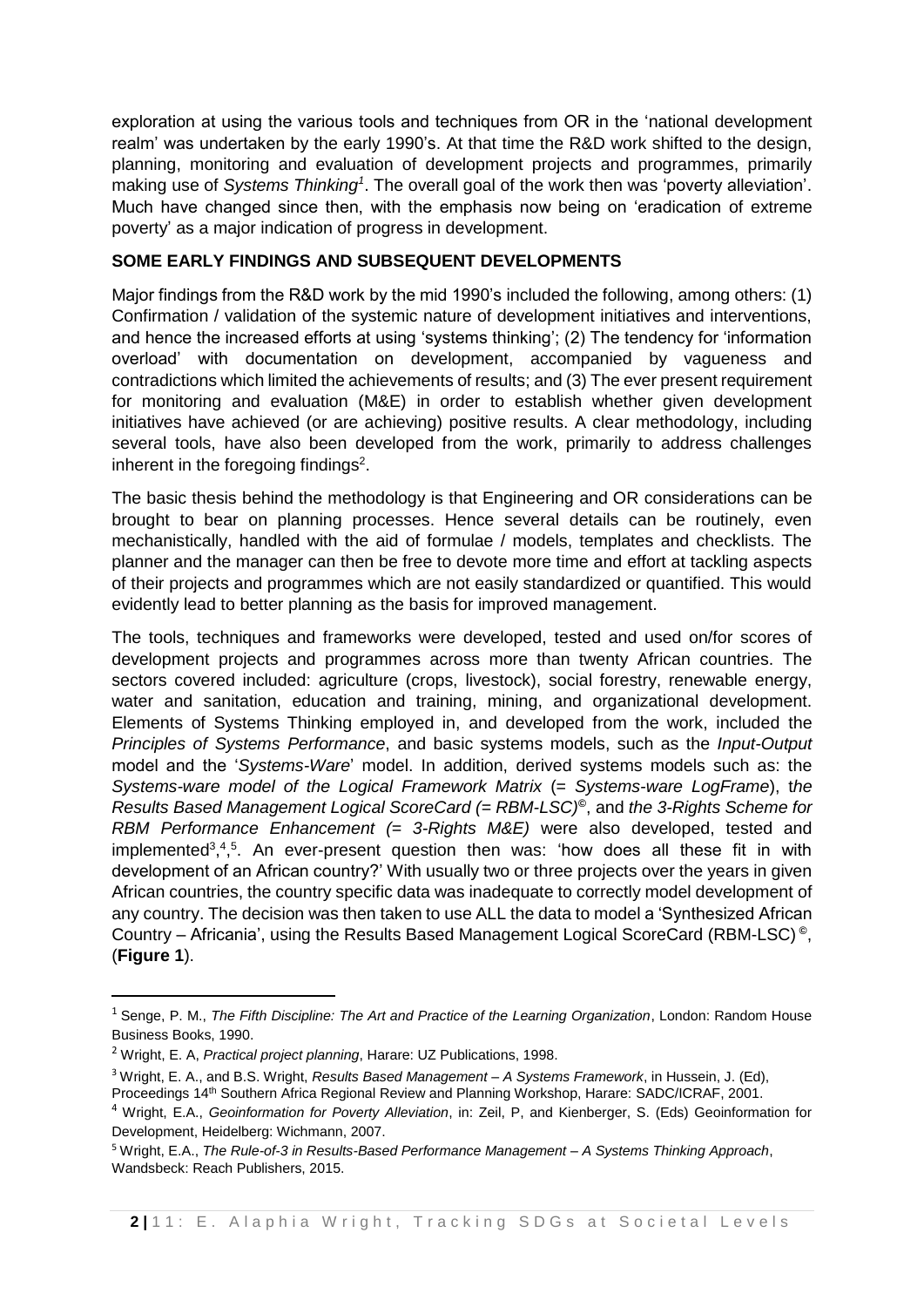| The RBM Logical ScoreCard <sup>®</sup> : Development in Africania                                                                                                |                                                                                                                                                                                                                                                                         |                                                         |  |  |  |
|------------------------------------------------------------------------------------------------------------------------------------------------------------------|-------------------------------------------------------------------------------------------------------------------------------------------------------------------------------------------------------------------------------------------------------------------------|---------------------------------------------------------|--|--|--|
|                                                                                                                                                                  | <b>Results-Chains</b>                                                                                                                                                                                                                                                   | <b>Performance Indicators /</b>                         |  |  |  |
| $\#$                                                                                                                                                             |                                                                                                                                                                                                                                                                         | <b>Sources of Verification</b>                          |  |  |  |
|                                                                                                                                                                  | <b>Impacts</b> (=Vision)                                                                                                                                                                                                                                                | From Year                                               |  |  |  |
| 5                                                                                                                                                                | Africanians are enjoying dignity, peace and                                                                                                                                                                                                                             | Africanians enjoying dignity, peace and                 |  |  |  |
|                                                                                                                                                                  | prosperity.                                                                                                                                                                                                                                                             | prosperity increased by at least 10% p.a.               |  |  |  |
|                                                                                                                                                                  | $Outcomes (= Mission)$                                                                                                                                                                                                                                                  | From Year                                               |  |  |  |
|                                                                                                                                                                  |                                                                                                                                                                                                                                                                         | Africanians benefiting increased by 10% p.a.            |  |  |  |
|                                                                                                                                                                  | Africanians are responsibly engaged (acting with                                                                                                                                                                                                                        | M1: Gainful employment;                                 |  |  |  |
| $\overline{\mathbf{4}}$                                                                                                                                          | integrity) economically, socially (politically) and                                                                                                                                                                                                                     | M2: Health services;                                    |  |  |  |
|                                                                                                                                                                  | environmentally at personal / household; regional                                                                                                                                                                                                                       | M3: Food security;                                      |  |  |  |
|                                                                                                                                                                  | (village, town, province); national and international                                                                                                                                                                                                                   | M4: Utilising intellect;                                |  |  |  |
|                                                                                                                                                                  | levels.                                                                                                                                                                                                                                                                 | M5: Viable enterprises;                                 |  |  |  |
|                                                                                                                                                                  |                                                                                                                                                                                                                                                                         | M6: Use of natural/built environment; &                 |  |  |  |
|                                                                                                                                                                  |                                                                                                                                                                                                                                                                         | <b>M7: Governance with integrity.</b>                   |  |  |  |
|                                                                                                                                                                  | <b>Outputs (= Deliverables)</b>                                                                                                                                                                                                                                         | From Year                                               |  |  |  |
|                                                                                                                                                                  | <b>Out-1:</b> [ <i>Hardware</i> ]: Infrastructure for the Ms <sup>6</sup> in                                                                                                                                                                                            | <b>OD1:</b> Hardware in place increased by at least     |  |  |  |
|                                                                                                                                                                  | place and their correct use actively promoted.                                                                                                                                                                                                                          | 10% p.a., say.                                          |  |  |  |
|                                                                                                                                                                  |                                                                                                                                                                                                                                                                         |                                                         |  |  |  |
|                                                                                                                                                                  | Out-2: [Software]: Enabling laws, regulation,                                                                                                                                                                                                                           |                                                         |  |  |  |
|                                                                                                                                                                  | policies, etc. for the Ms in place and their correct                                                                                                                                                                                                                    | <b>OD2:</b> Software in place and considered equitable. |  |  |  |
| 3                                                                                                                                                                | use actively promoted.                                                                                                                                                                                                                                                  |                                                         |  |  |  |
|                                                                                                                                                                  |                                                                                                                                                                                                                                                                         |                                                         |  |  |  |
|                                                                                                                                                                  | Out-3: [Human-ware]: Africanians have gained                                                                                                                                                                                                                            | <b>OD3:</b> Africanians with increased awareness        |  |  |  |
|                                                                                                                                                                  | increased awareness, knowledge and skills in the                                                                                                                                                                                                                        | knowledge and skills in the Ms increased by at          |  |  |  |
|                                                                                                                                                                  | Ms.                                                                                                                                                                                                                                                                     | least 10% p.a.                                          |  |  |  |
|                                                                                                                                                                  |                                                                                                                                                                                                                                                                         |                                                         |  |  |  |
|                                                                                                                                                                  | <b>Out-4:</b> [Management]: Africania is efficiently and                                                                                                                                                                                                                | <b>OD4:</b> Africania managed within budgets and        |  |  |  |
|                                                                                                                                                                  | effectively managed.                                                                                                                                                                                                                                                    | plans.                                                  |  |  |  |
|                                                                                                                                                                  | <b>Activities (Processes)</b>                                                                                                                                                                                                                                           |                                                         |  |  |  |
| Act-1: [Hardware]: Design, plan and build (or facilitate acquisition) of infrastructures / facilities for the<br>Ms and operate and maintain these as necessary. |                                                                                                                                                                                                                                                                         |                                                         |  |  |  |
|                                                                                                                                                                  |                                                                                                                                                                                                                                                                         |                                                         |  |  |  |
|                                                                                                                                                                  | Act-2: [Software]: Review, develop, adopt and operate appropriate policies, rules, and regulations for the<br>$\overline{2}$<br>Ms.<br>Act-3: [Human-ware]: Review, design, plan, adopt and operate awareness raising, education and training<br>programmes for the Ms. |                                                         |  |  |  |
|                                                                                                                                                                  |                                                                                                                                                                                                                                                                         |                                                         |  |  |  |
|                                                                                                                                                                  |                                                                                                                                                                                                                                                                         |                                                         |  |  |  |
|                                                                                                                                                                  |                                                                                                                                                                                                                                                                         |                                                         |  |  |  |
|                                                                                                                                                                  |                                                                                                                                                                                                                                                                         |                                                         |  |  |  |
|                                                                                                                                                                  |                                                                                                                                                                                                                                                                         |                                                         |  |  |  |
|                                                                                                                                                                  | Act-4: [Management]: Undertake planning, HRM, PR, mobilisation of funding, implementation and                                                                                                                                                                           |                                                         |  |  |  |
|                                                                                                                                                                  | Monitoring and Evaluation (M&E).                                                                                                                                                                                                                                        |                                                         |  |  |  |
|                                                                                                                                                                  | <b>Inputs / Resources</b>                                                                                                                                                                                                                                               |                                                         |  |  |  |
|                                                                                                                                                                  | Facilities and materials;<br>$\bullet$                                                                                                                                                                                                                                  |                                                         |  |  |  |
| 1                                                                                                                                                                | Funding from national and international sources; procedures and methods; Laws, policies, etc.                                                                                                                                                                           |                                                         |  |  |  |
|                                                                                                                                                                  | Appropriate knowledge and skills.                                                                                                                                                                                                                                       |                                                         |  |  |  |
|                                                                                                                                                                  |                                                                                                                                                                                                                                                                         |                                                         |  |  |  |

**Figure 1**: RBM Logical ScoreCard© Development in Africania

**.** 

<sup>6</sup> **M's**: The **seven** sets of Measures for the Mission / Outcomes of development.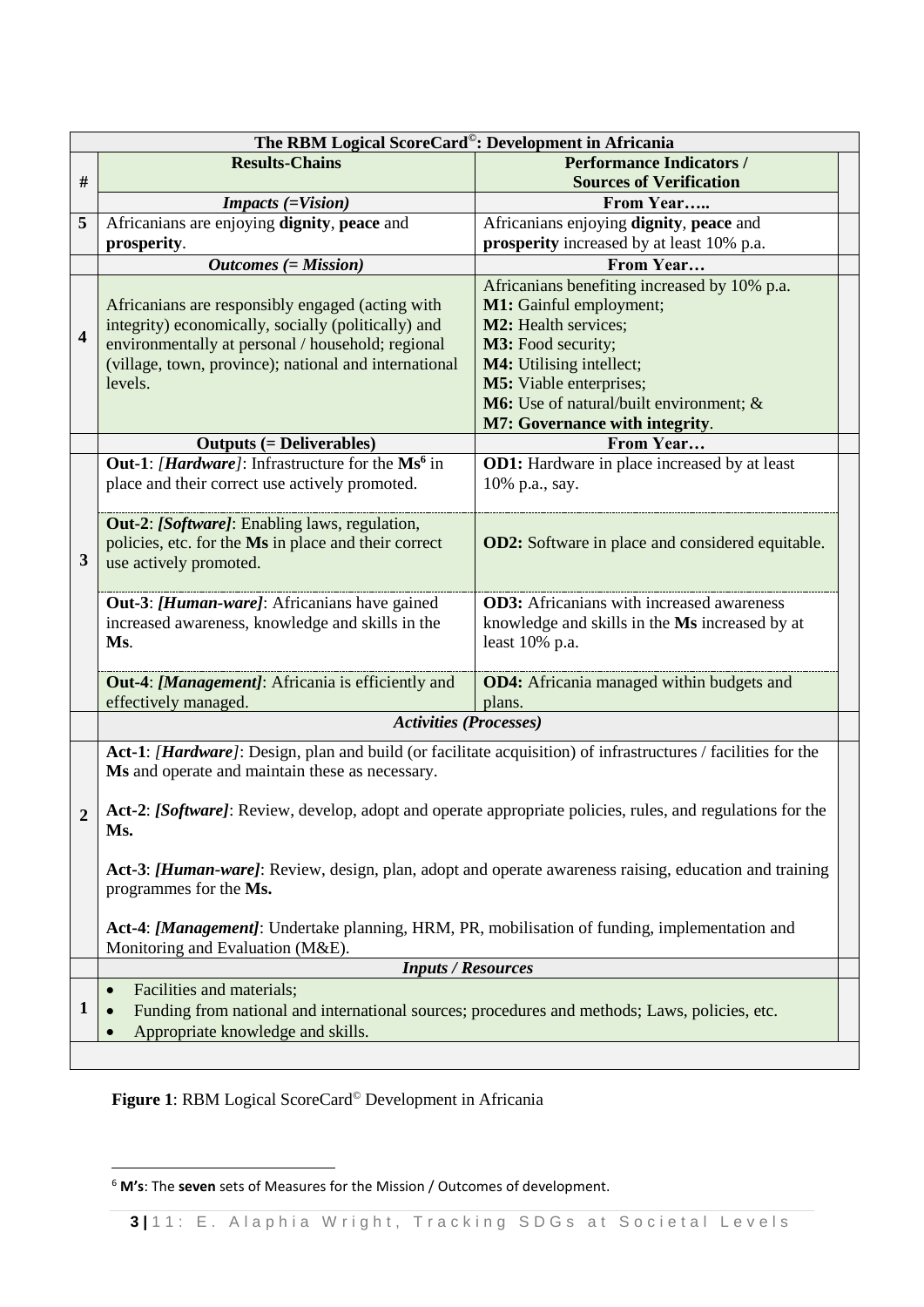# **THE RESULTS BASED MANAGEMENT LOGICAL SCORECARD (RBM-LSC) ©**

The Systems-Ware LogFrame<sup>7</sup> is the predecessor of the (RBM-LSC)<sup>©</sup>. The (RBM-LSC)<sup>©</sup> has also been used as a tool for ex-ante evaluations<sup>8</sup>. Important details about the (RBM-LSC)<sup>©</sup> shown in Figure 1 include: (1) It is on just one-page, reducing information overload, and allowing 'everyone to read from the same page'; (2) It shows the intervention logic of development in Africania by a series of interlocking results-chains; namely: inputs to activities to outputs to outcomes (mission) to impacts (vision); and (3) The seven M's captured for the outcomes (mission) are a compact presentation of what Africanians mean when they consider (sustainable) development. The mission of development is that Africanians are responsibly engaged with: Gainful employment; good health care services; food security; effective use of intellect; viable enterprises; sustainable use of the natural and built environment; and governance with integrity. The 'Africania we want' is one in which equitable progress is made in ALL the seven Ms. Failures to progress in some of the Ms will tend to negate gains made in the others (principles of systems performance). The 7Ms are interconnected / interrelated, as Africania is a system.

Overall, what benefits do Africanians get to enjoy if they are responsibly engaged and making equitable progress with the seven Ms? Answer: Africanians get to enjoy dignity, peace and prosperity – the vision of development (see **Figure 1**). These three go together (systems!). Dignity is personal wellbeing (= human-ware). Peace is interpersonal wellbeing (= software). Prosperity is material wellbeing (= hardware). The vision is, of course, the highest attainable results in the results-chains of development.

#### **THE 3-RHIGHTS SCHEME FOR RBM PERFORMANCE ENHANCEMENT**

Evaluators are generally familiar with the traditional Project Cycle Management scheme (**Figure 2**), or one of its variations. The evaluator understands that monitoring occurs during implementation, and that evaluation does NOT come ONLY after implementation.



#### **Figure 2**: The Traditional Project Cycle Management Scheme

**.** 

<sup>7</sup> Wright, E.A., *The Re-design of an integrated water and pollution management programme using the systemsware model of the log frame*, Physics and Chemistry of the Earth, Amsterdam: Elsevier, 2003.

<sup>8</sup> Wright, E.A., and G. Geurts, *The RBM Logical ScoreCard: A Tool for evaluating programme logic*, Joint Conference European Evaluation Society and the United Kingdom Evaluation Society, London: 2006.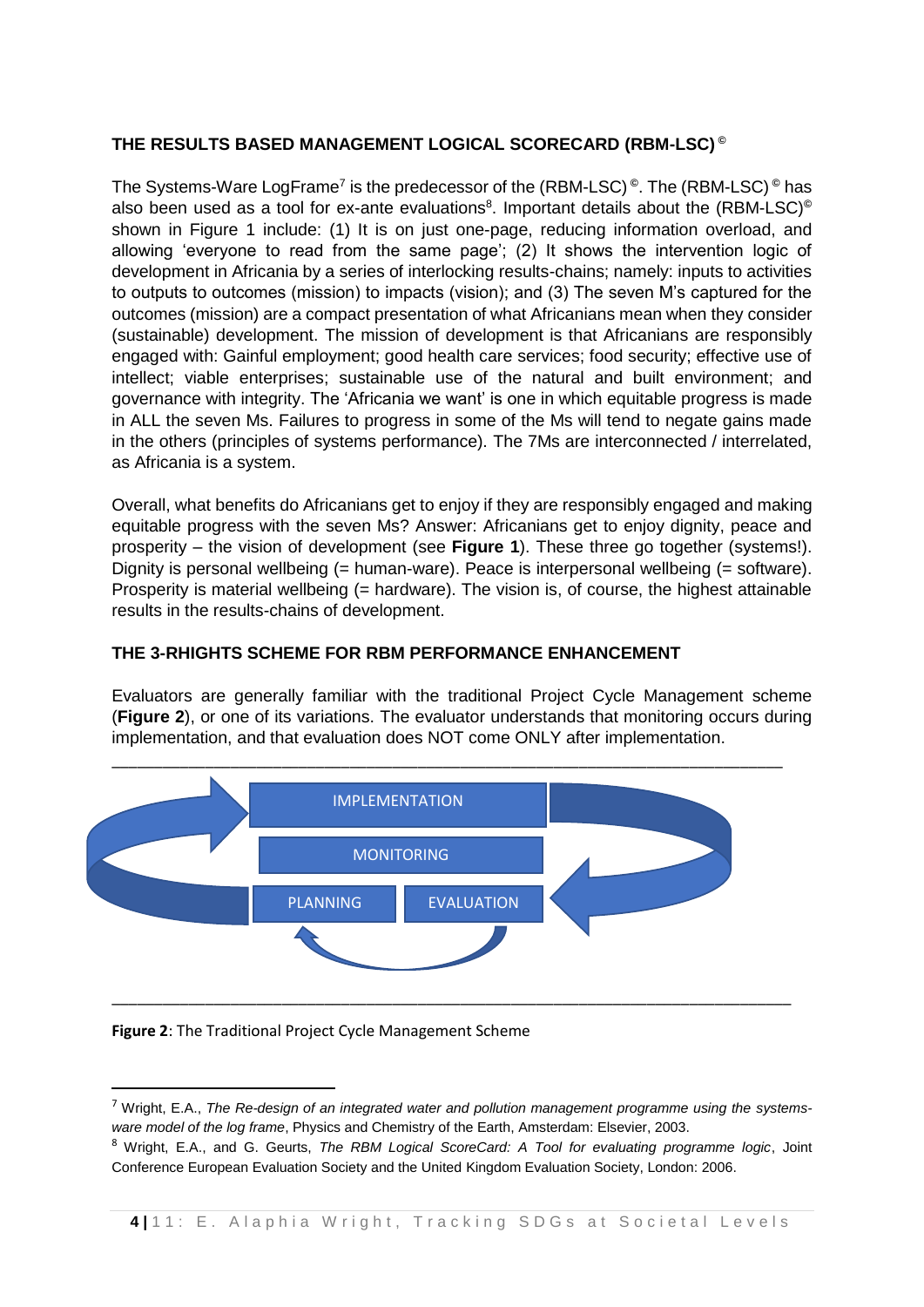However, non-evaluators almost naturally take the above sketch to mean that evaluation comes ONLY after implementation. This point was brought home to this author some two decades ago by a senior manager in an organization, who said: "*For us, evaluation COMES AFTER implementation! What is all this talk about evaluation before the completion of a project?*" And, he then emphatically referred the author to the page containing the above sketch in the organization's official programme management manual. The senior manager had, of course, not understood the sketch the same way an evaluator would. And, by waiting for the 'end of implementation' before evaluating project/ programme performance, opportunities for right implementation (achieving results) are squandered.

After the said encounter, the author invested some efforts in making project cycle management schemes understandable to both evaluators and non-evaluators. The essence is to place the elements of the project cycle along a timeline showing clearly what the reality is, namely: Planning (R1) precedes implementation; Implementation (R2) is accompanied by different evaluations (e.g.: mid-term evaluation and the end-of-project / programme evaluation); There may also be ex-ante evaluation, completed just before, or at the start of implementation of the project / programme; Implementation is normally accompanied by monitoring (R3); and, a pre-requisite for effective monitoring and evaluation (M&E) is the M&E plan or framework (R1). Arranging the above along a timeline gives the 3-Right Scheme for performance management as shown in the sketch below (**Figure 3**) 9 .



**Figure 3**: The3-Rights Scheme for Performance Management (3-Rights M&E)

**.** 

The scheme makes it possible to better visualize how each part interacts with the others. Interestingly, the RBM cycle shown in **Figure 3** is nothing but an 'implementation system' or framework – a derived systems model. The various parts / components must be present and functioning satisfactorily for the system to deliver results.

<sup>9</sup> Wright, E.A., *The Rule-of-3 in Results-Based Performance Management – A Systems Thinking Approach*, Wandsbeck: Reach Publishers, 2015.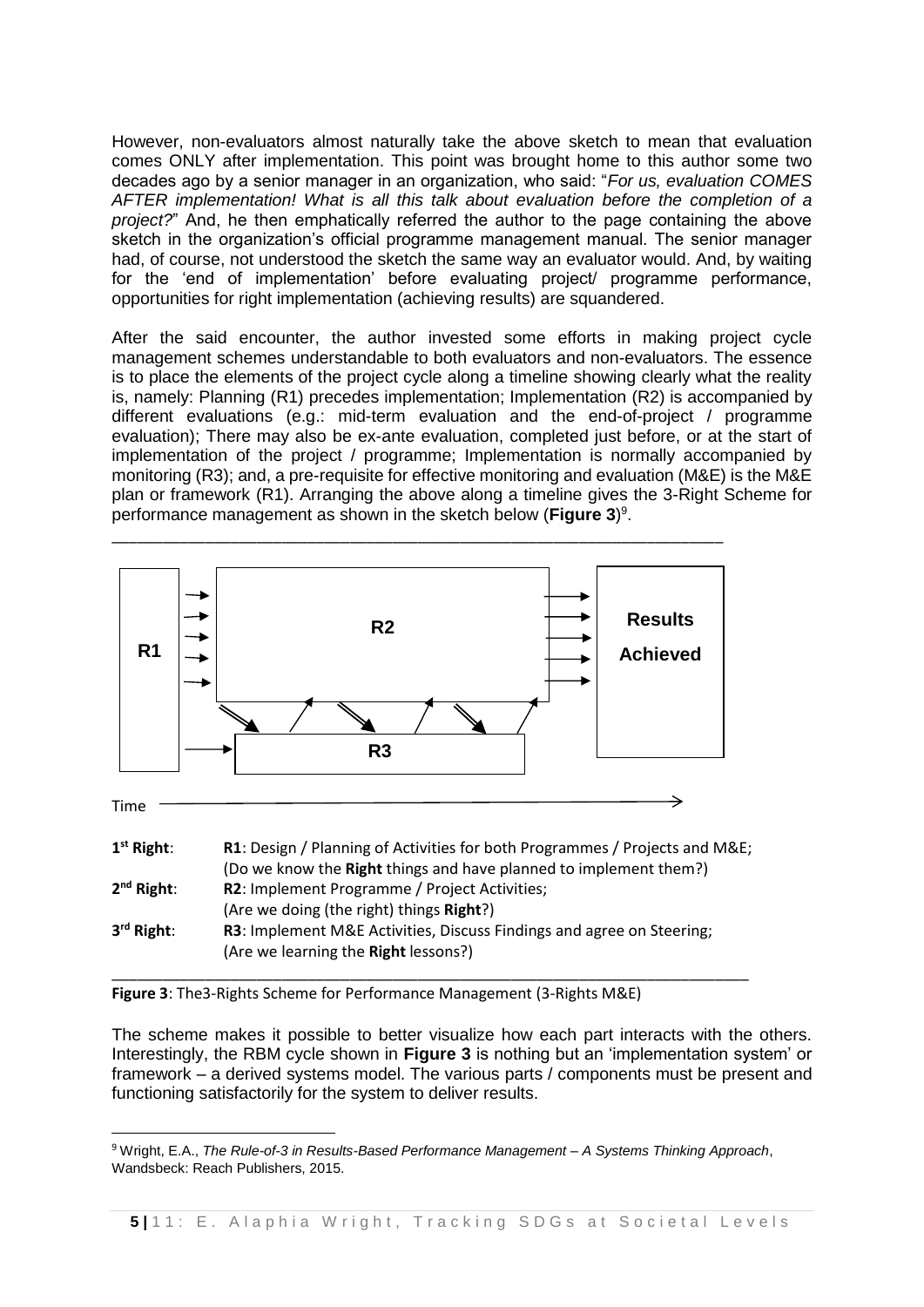# **USING THE METHODOLOGY TO KEEP TRACK OF PROGRESS WITH THE SDGs**

The methodology has also been used for two major works involving the SDGs. The first was researching into the positioning of evaluation for both the African Union's Agenda 2063 and the UN's (World's) Agenda 2030. The second was examining the SDGs 'on the ground'.

#### **Positioning Evaluation for Assessing Agenda 2063 – The Africa We Want**

A meta-evaluation within the R&D work found a consistent pattern in evaluation findings for all walks of life: from the individual project level, right through the national arena, and even up to the continental level. For instance, findings from the well-publicized recent assessments for reform of the African Union<sup>10</sup> include, among others: (1) The chronic failure to see through African Union decisions has resulted in a *crisis of implementation*; and (2) A perception of *limited relevance [of the AU] to African citizens*. These challenges are traced to 'missing components' in the 'system' designed to constitute Agenda 2063. The 'responsibilities' of the African citizen had not been explicitly articulated, and hence could not be mobilized. The use of (RBM-LSC)<sup>©</sup> for the 1<sup>st</sup> Right of the 3-Rights M&E scheme helped to identify such missing components. Mention is made of this here because the same missing component of 'responsibility' (of the person on the ground) is found in the 'system' design of the SDGs.

Interrogating these findings in the context of both Agenda 2030 (the SDGs) and Agenda 2063 (The Africa we want) highlighted several implications for evaluation. These included: (1) The need for unified country evaluation systems to address both Agendas simultaneously, as the two are closely aligned; (2) The need for robust ex-ante evaluations to facilitate improved design and planning, or to avoid embarking on initiatives that would not effectively contribute to positive results; and (3) The use of on-going monitoring and evaluation (M&E) as integral parts of relevant action-oriented implementation systems. This last requires the M&E function to keep track of implementation on an on-going basis as indicated by the 3-Right M&E scheme.

#### **Tracking the SDGs 'on the Ground'.**

In researching the achievements of development results 'on the ground' we have been encouraged by a United Nations report<sup>11</sup>. Dignity, peace and prosperity rang a bell. We have seen these in the course of the R&D work. More specifically, dignity (human-ware), peace (software) and prosperity (hardware) have been tagged as the vision of development<sup>12,13</sup> of Africania. The vision is increasingly reached when the peoples of Africania are achieving results with / on the 7Ms. A mapping was undertaken to retrofit the 17 SDGs to the 7Ms (**Figure 4**). The alignment shown is spectacular and the implications exciting. This is not surprising as the aspirations of the peoples of Africania are clearly identical to the aspirations of the peoples of the world. The 'fit' between the 17 SDGs and the 7Ms provided a compact framework as a basis for in-depth assessment of performance in various development endeavors, the first of which was assessing employment (M1)<sup>14</sup> in Africania.

**<sup>.</sup>** <sup>10</sup> Kagame, P., *Final African Union Combined Report\_2801207*, Addis Ababa: African Union, 2017.

<sup>&</sup>lt;sup>11</sup> United Nations, *Repositioning the United Nations development system to deliver on the 2030 Agenda: our promise for dignity, prosperity and peace on a healthy planet A/72/684-E/2018/7*, New York: UN, 2017.

<sup>12</sup> Wright, E.A., *Geoinformation for Poverty Alleviation*, in: Zeil, P, and Kienberger, S. (Eds) Geoinformation for Development, Heidelberg: Wichmann, 2007.

<sup>13</sup> Wright, E.A., *The Rule-of-3 in Results-Based Performance Management – A Systems Thinking Approach*, Wandsbeck: Reach Publishers, 2015.

<sup>14</sup> Wright, E. A., *Job Creation for Self (and Others) – A Systems Thinking Approach*, Wandsbeck: Reach Publishers, 2018.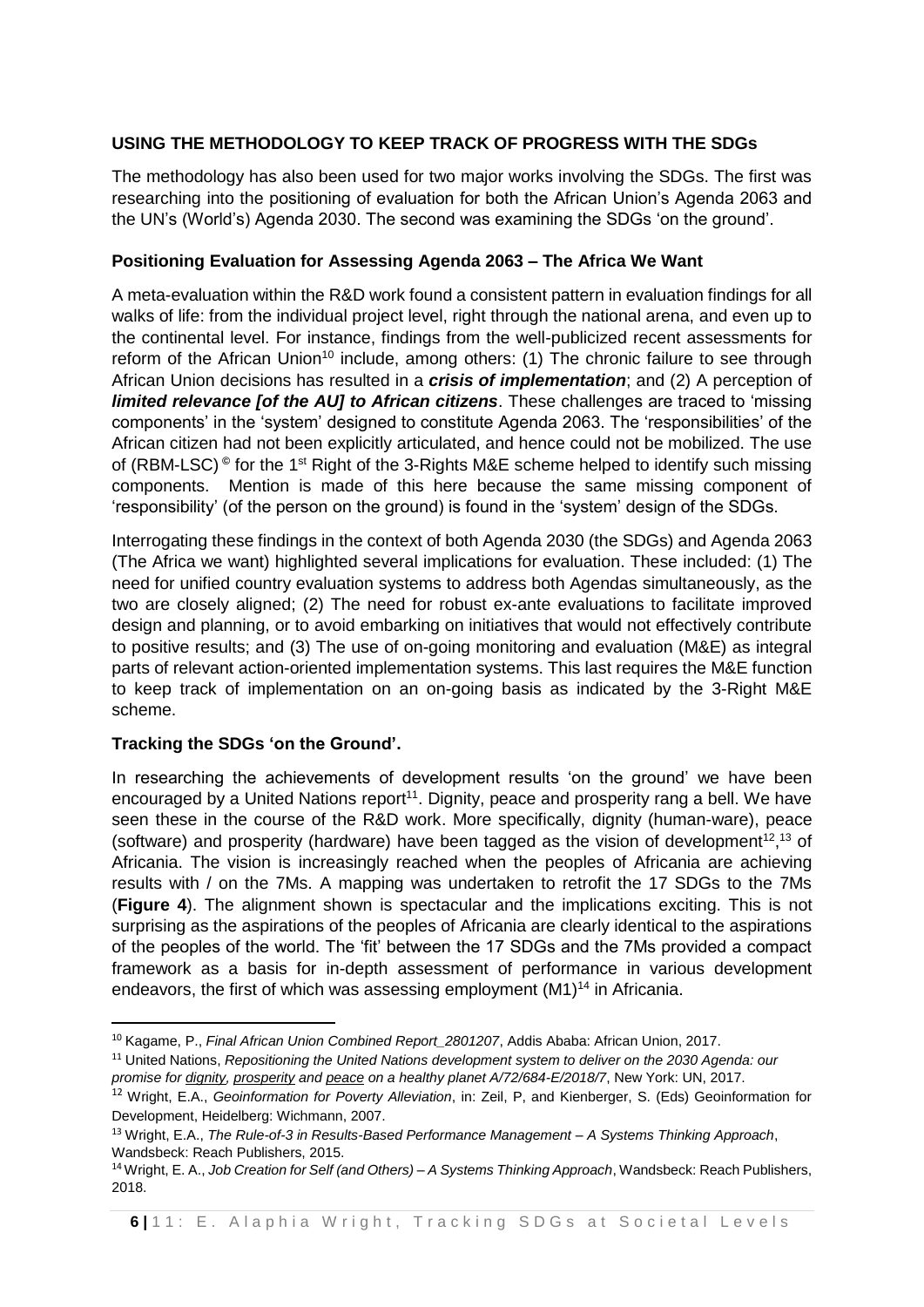

**Figure 4**: Retrofitting 17 SDGs (World, 2015) to 7Ms (Africania, 2002).

**.**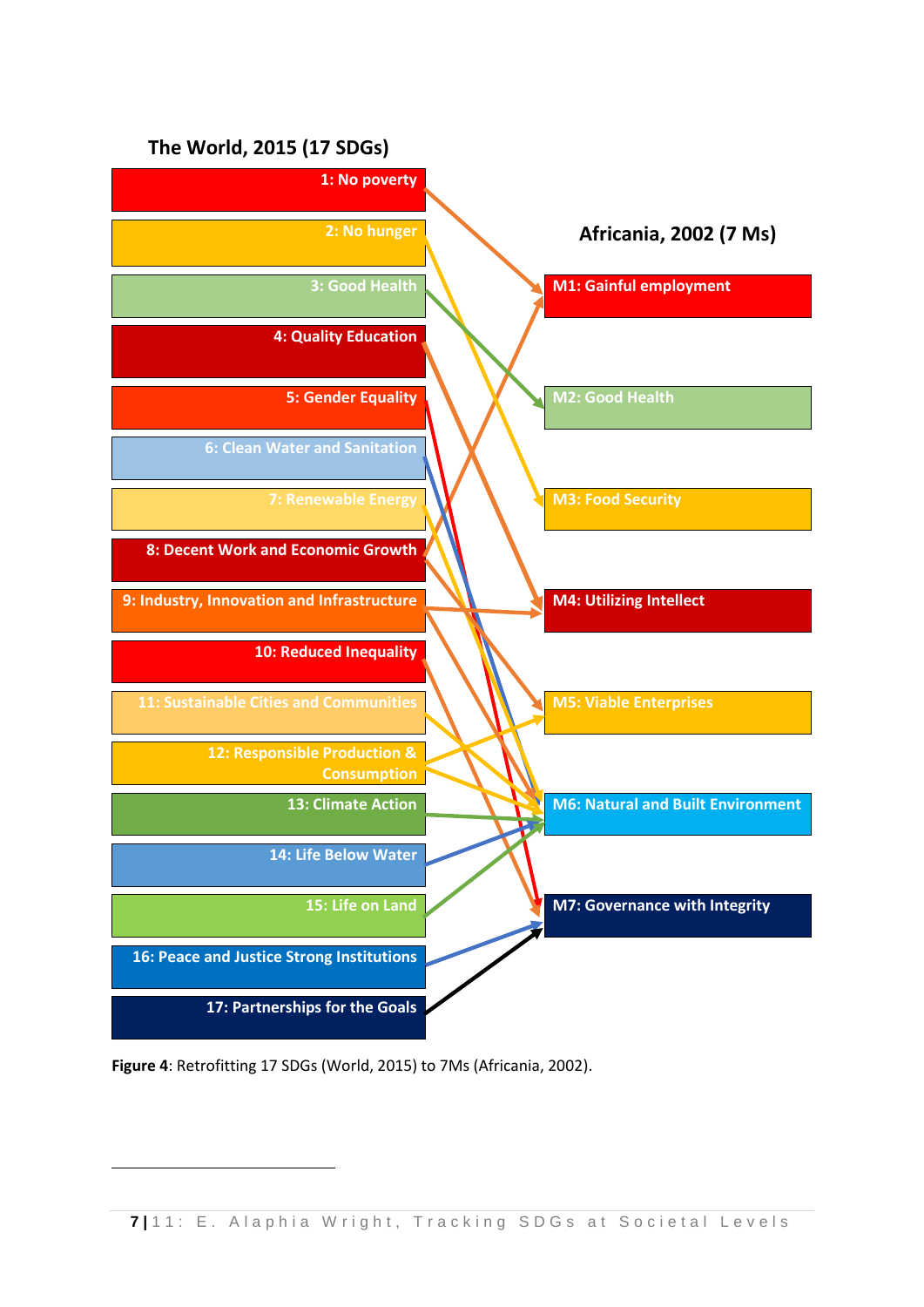Major efforts are invested worldwide in getting managers to better manage or lead others with the aim of achieving positive results. An evident gap in this practice is that of the neglect of self-management. Self-management is a cornerstone of integrity. This realization prompted the second in-depth study. Centrally, the parts played by integrity (M7) in the performance at various societal levels were critically examined. The levels considered included: households; primary schools, secondary schools, universities, city and town councils, the informal sector, the formal sector, and Africania as a whole. Tracking employed both the (RBM-LSC) **©** and the 3-Rights M&E. **Table 1** summarizes the findings for two households.

| 7Ms (Goals) and                                             | <b>Tracking / Assessments</b>                                                                                                                                                                                       |                                                                                                                                                                                                                                                  |  |
|-------------------------------------------------------------|---------------------------------------------------------------------------------------------------------------------------------------------------------------------------------------------------------------------|--------------------------------------------------------------------------------------------------------------------------------------------------------------------------------------------------------------------------------------------------|--|
| <b>Vision (Impact)</b>                                      | Household-1 (HH-1)                                                                                                                                                                                                  | Household-2 (HH-2)                                                                                                                                                                                                                               |  |
| M1: Gainful<br><b>Employment</b>                            | Have decent disposable income, as<br>both parents are gainfully employed.                                                                                                                                           | Both husband and wife are gainfully<br>employed. The family is not money<br>poor.                                                                                                                                                                |  |
| M2: Food<br>security                                        | HH-1 is food secured, as they can<br>afford to buy enough nutritious food<br>on a sustainable basis.                                                                                                                | HH-2 have enough to eat as the<br>father regularly provide for the<br>family, including for his<br>unemployed grown-up children.                                                                                                                 |  |
| M3: Health                                                  | HH-1 makes use of appropriate<br>health care services as they can<br>afford to do so when they need care.                                                                                                           | The family makes use of<br>appropriate health care services<br>whenever the need arises.                                                                                                                                                         |  |
| M4: Use of<br>intellect                                     | The children are doing well at school.<br>The father exercises just the<br>minimum effort required in his<br>profession. He could do more in<br>improving his knowledge and skills;                                 | Moonlighting practices of father<br>raises question on the proper use<br>of his intellect. The grown-up<br>children lack some essential life<br>skills, and the parents do not seem<br>to be attending to this issue.                            |  |
| <b>M5: Enterprise</b>                                       | Strictly speaking, HH-1 is not in<br>business. However, family has a<br>reasonable level of savings, and have<br>plans to acquire land and build<br>houses for renting;                                             | The wife was doing quite well with<br>her hairdressing business. Father<br>uses the business for his<br>moonlighting activities (in addition<br>to his regular job).                                                                             |  |
| <b>M6: Natural and</b><br>built<br>environment              | The family practices of good<br>environmental management and are<br>not contributing to the deteriorating<br>environmental conditions of their<br>neighbourhood.                                                    | HH-2 practices 'poor environmental<br>management'. They regularly burn<br>garbage in their back yard. They are<br>generally very noisy, disturbing the<br>peace of the neighbours.                                                               |  |
| <b>M7: Governance</b><br>with integrity                     | HH-1 is clearly being 'governed' with<br>integrity. The parents are honest, and<br>they impress upon their children that<br>'honesty is the best principle'.                                                        | HH-2 not being 'governed' with<br>integrity. Father is weak on<br>honesty. The children lacked<br>discipline.                                                                                                                                    |  |
| <b>Vision (Impact):</b><br>Dignity, peace<br>and prosperity | HH-1 is enjoying dignity and<br>prosperity. Family members enjoy<br>peace at home. They have concern<br>dealing with dishonest people and<br>being exposed to air pollution. These<br>are 'disturbing their peace'. | HH-2 is enjoying prosperity<br>(material). Peace, both within and<br>outside the household, is<br>questionable, and so too is dignity.<br>They contribute to 'disturbing the<br>peace of others' with their noise<br>and the burning of rubbish. |  |

**Table 1**: Findings from tracking performance of households in achieving the 7Ms (the SDGs?)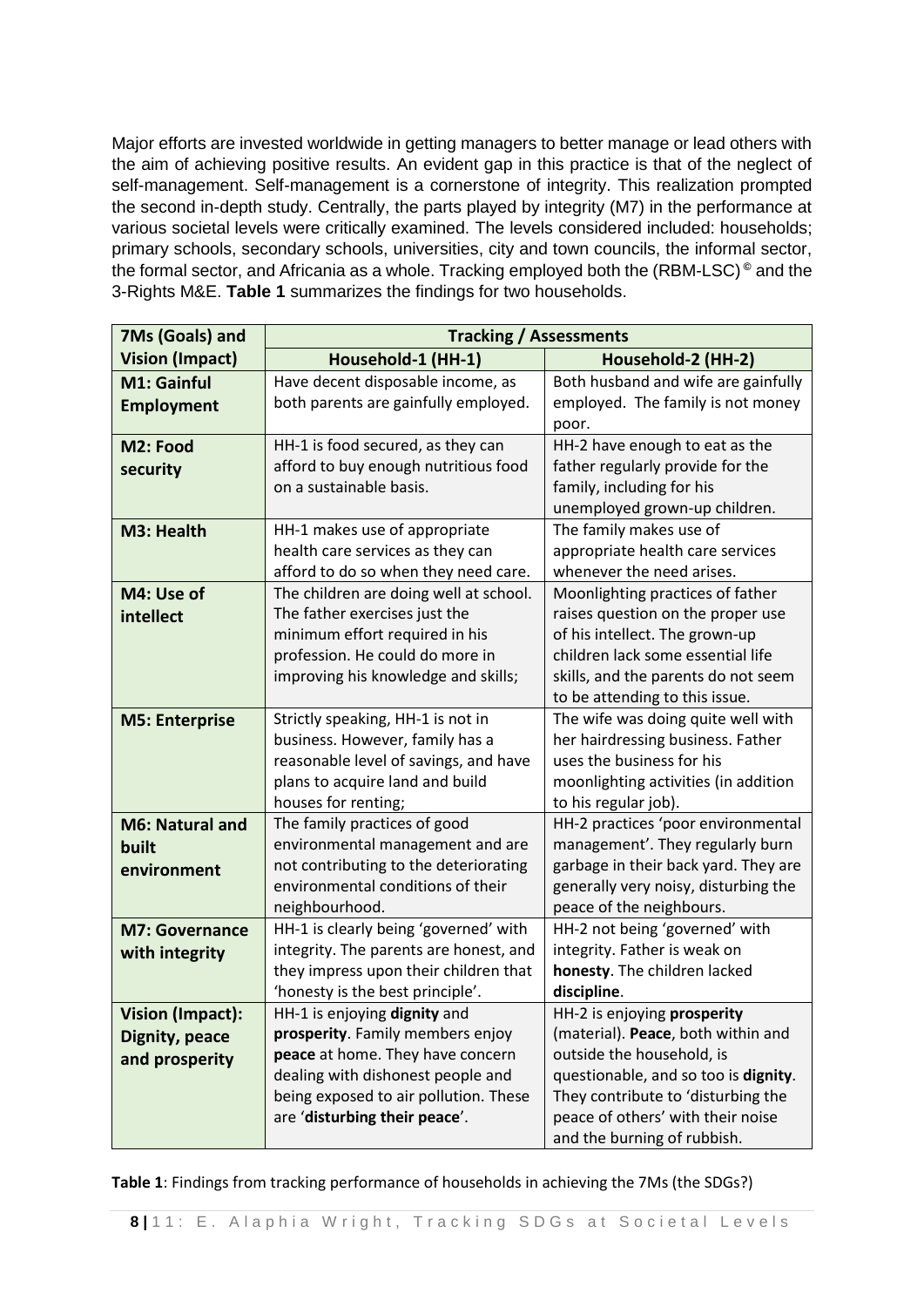#### **Findings from the Tracking**

1

The complete set of findings for the households and those for the other levels are in the full report<sup>15</sup>. The sketches of the two households used in the study are not exhaustive. The two households are each headed by educated professionals. There are several other types of households in Africania – poor households, households headed by uneducated fathers, entrepreneurial households running successful family businesses and, of course, households headed by single mothers. The two households used however clearly demonstrate several salient aspects of management with integrity at the household level, and these include: honesty, knowledge, discipline, collaboration, and cleanliness.

The chances of the households enjoying dignity, peace and prosperity are clearly enhanced when the parents are aware of, and practice honesty in their dealings with others. The parents of HH-1 are honest, and they impress upon their children that 'honesty is the best principle'. On the other hand, the father in HH-2 is clearly weak on honesty. Parents need to be knowledgeable in matters of integrity and life skills, and willing to teach and mentor their children in the same - leading by example. Every member of a given household is a selfmanager, and discipline is cardinal for successful self-management, which then contributes to the attainment of positive results (impact). Collaboration (the members or parts working together), as opposed to competition and quarrelling, visibly supports the wellbeing of a household. Cleanliness is next to godliness, the saying goes. An immediate repercussion of uncleanliness is that of the accompanying health hazard.

Retrofitting the 17SDGs to the 7Ms produced a spectacular fit (**Figure 4**). Hence performance at various societal levels in Aficania were assessed with respect to the 7Ms. This part of the work showed that 'integrity' played a pivotal role in the achievements of results at the various levels. Examining the SDGs reveals that the component 'integrity' is missing in the design of the 'system' of the SDGs. Further, examining the 1<sup>st</sup> Right for the SDGs indicated that several necessary subject matter components are missing. Noticeable among the missing subject matter components is that of 'culture'. Culture is an enabler of development. At the same time culture is an obstacle to progress in many walks of life. For instance, the cultural traditions in some communities may not be supportive of the education of the girl child. In such cases, the achievement of the education targets is jeopardized if the relevant issues with the culture are not properly addressed. Similar issues put the achievement of some of the health targets in jeopardy. In the course of the work a word search in the 2019 SDG report turned up zero occurrences for 'responsibility', 'integrity', and 'corruption (an opposite of integrity)'.

Possibly the most vivid finding of the research examining the SDGs is the concrete recognition of the equal importance of the components / parts and the complex interaction / interconnectedness between them (Systems Thinking). The components /parts, of course, include the subject matter of the goals at the global level, in addition to the responsibilities (of the peoples of the world) on the ground to successfully implement. This last is, of course, necessary to generate the data and information which is then aggregated for assessing progress at the national level and reporting to the global level.

<sup>15</sup> Wright, E.A., *Management with Integrity – A systems Thinking Approach*, Wandsbeck: Reach Publishers, (in press).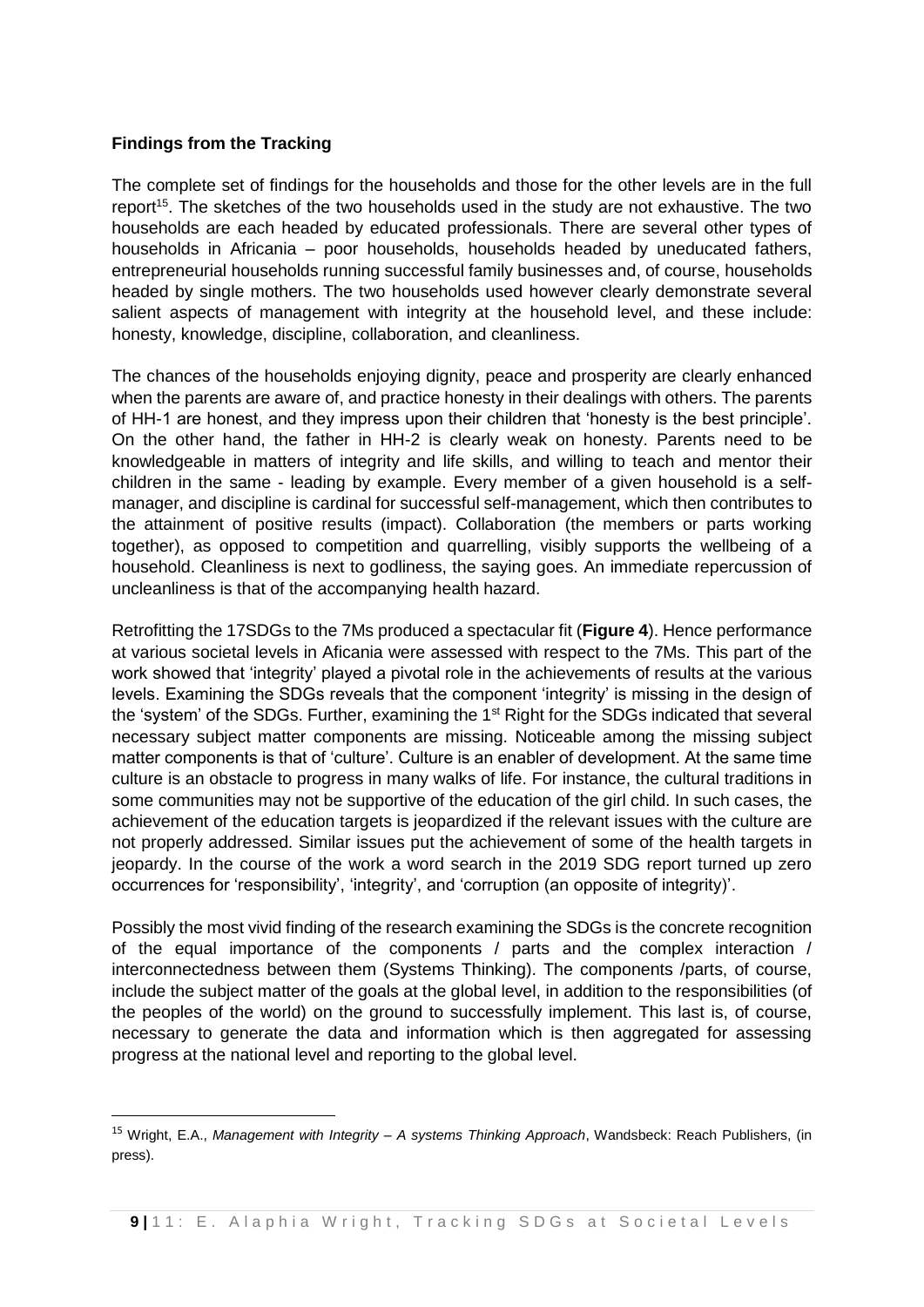### **DISCUSSIONS – IMPLICATIONS, CONCLUSIONS (AND RECOMMENDATIONS?)**

The various studies undertaken in the context of the on-going R&D work have findings with several implications with regards to the SDGs. By retrofitting the SDGs (of the world) to the 7Ms (of Africania) and recognizing that both understandably lead to the common vision of dignity (personal wellbeing, a human-ware), peace (interpersonal wellbeing, software) and, prosperity (material wellbeing, hardware), the global SDGs are effectively translated down to the 'ground level' where the citizen lives his/her day to day life. Further, by tracking / assessing performance on the ground against the 7Ms we get a clearer picture that is not masked out by the national aggregations that feed into the global report. This fully reflects the paradigm of 'thinking globally and acting locally' – a necessary ingredient for achieving the SDGs.

Considering the findings from the various studies several proposals can be envisaged. Weak components or parts in the system of the agendas, if left unattended to, would limit the achievements of positive results (achievement of the goals). A possible first step in addressing the missing component of 'responsibility' should be that of promoting 'responsibility at all levels. The global level could start by revisiting the Universal Declaration of Human Rights (**UDHR**) and updating / revising this to become the Universal Declaration of Human Rights and Responsibilities (**UDHRR**). Relevant considerations could also be given to 'integrity' in that identifying responsibility, and even making a declaration on responsibility would still require the peoples of Africania (and the world) to mobilize integrity in order to act responsibly.

Improved methodologies (including tools) are available to simplify the design, planning, and M&E for the SDGs, thus enhancing the chances for achieving positive results (on the ground). The common vision of development being dignity, peace and prosperity could easily serve as 'filters' in the selection of development initiatives / interventions. Namely, if a given initiative / intervention does not (or, is not likely to) contribute to dignity and/or peace and/or prosperity, then it should be re-examined, or re-designed, or not adopted.

The research and development work will continue to capitalize on the findings and using relevant improved tools. The improvements, of course, include substantial reduction in the efforts required for effective planning, monitoring and evaluation. For instance, a strategic planning workshop that would normally have required three working days can now be completed in just one day, producing more easily actionable plans. The same goes for effective M&E, in that the development and use of robust M&E systems, built on much reduced numbers of indicators substantially facilitate faster assessment of progress. Resources (funds) released with the use of improved systems should, understandably, be invested to accelerate the achievement of the goals. Finally, on-going work covers the inevitable use of e-technology using simulation and Artificial Intelligence (AI) to help with the design, planning, implementation, and monitoring and evaluation of development initiatives / interventions. These, it is hopped, would make increased contributions to the achievements of the SDGs.

#### **BIBLIOGRAPHY**

Kagame, P., *Final African Union Combined Report\_2801207*, Addis Ababa: African Union, 2017.

Senge, P. M., *The Fifth Discipline: The Art and Practice of the Learning Organization*, London: Random House Business Books, 1990.